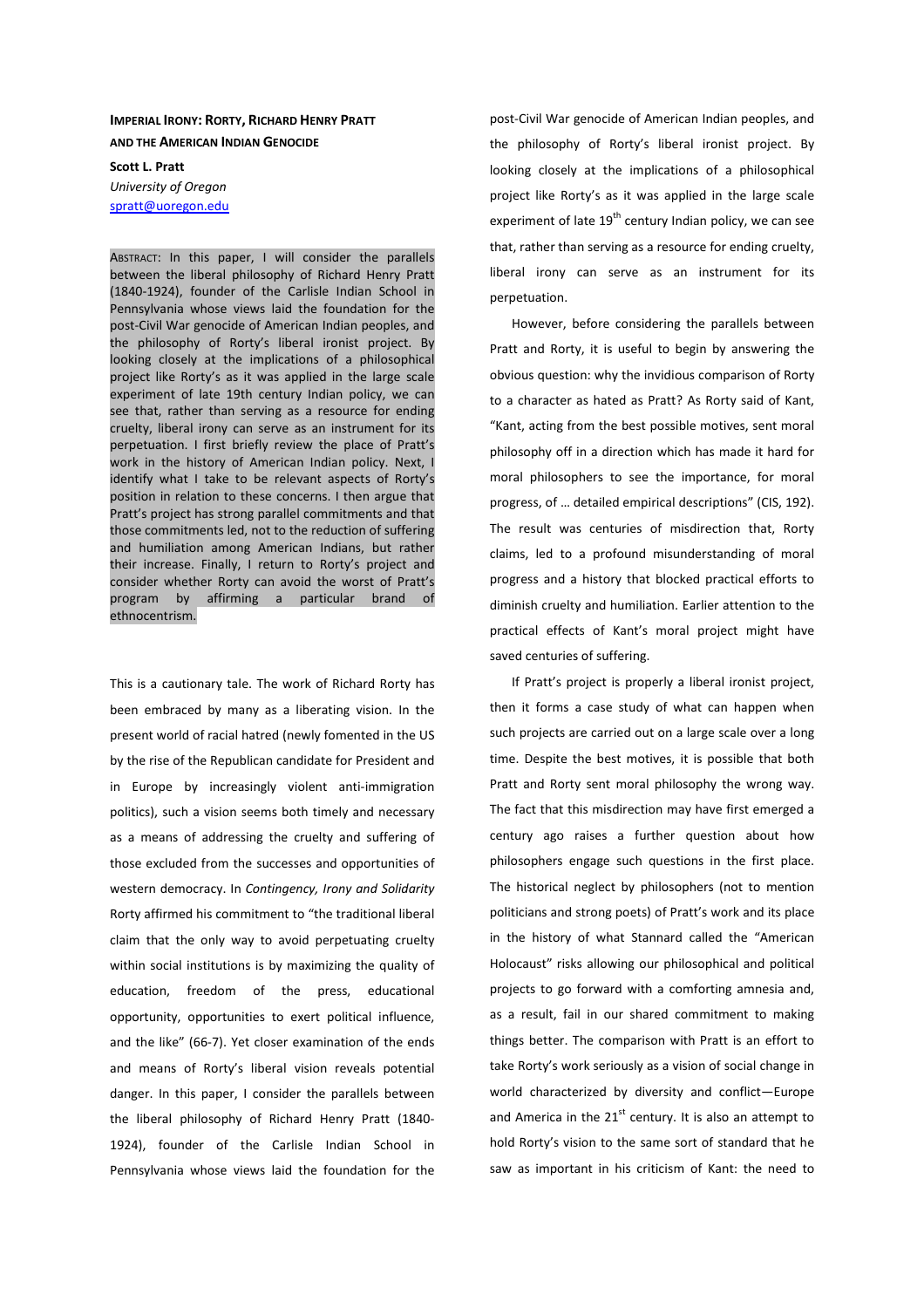attend to "detailed empirical descriptions" that finally frame our moral progress.

As Rorty says in *Achieving Our Country*, the only reason for the liberal ironist project is that it reduces suffering and humiliation. The worry, in this discussion, is that in the political present, where the histories, present circumstances, and the future of indigenous peoples are recognized as an issue, the viability of liberal ironist projects may be challenged. I first briefly review the place of Pratt's work in the history of American Indian policy. Next, I identify what I take to be relevant aspects of Rorty's position in relation to these concerns. I then argue that Pratt's project has strong parallel commitments and that those commitments led, not to the reduction of suffering and humiliation among American Indians, but rather their increase. Finally, I return to Rorty's project and consider whether Rorty can avoid the worst of Pratt's program by affirming a particular brand of ethnocentrism. The argument is somewhat schematic in presentation thanks to its overlarge scope and the constraints of space, but I hope it will open a discussion about the implications of Rorty's social vision in the context of diversity that includes the place of indigenous peoples.

**I.** 

General Richard Henry Pratt (no relation to the author) proposed a vision of American democracy founded on equal opportunity and individual freedom, and which sought to prevent isolation and suffering among its least fortunate members. Pratt and his supporters helped to implement a national program to achieve such a country: the Indian boarding school movement, which set out to address the "forlorn conditions" of American Indians in the decades following the U.S Civil War (1917, 11). Pratt, a soldier in that war, reenlisted after the war and became an officer in the  $10<sup>th</sup>$  Cavalry, one of the famous "Buffalo Soldier" regiments composed largely of ex-slaves and stationed in Kansas. The  $10^{th}$  Cavalry was assigned to protect new white settlements from interference by the Native people they had displaced, as well as to participate in campaigns against the Cheyenne, Arapahos, and Comanche. In 1875, Pratt was put in charge of a group of captured Indian warriors accused of leading attacks on settlers as they moved into the region. In order to keep these warriors from "causing trouble," Pratt and his prisoners were shipped to a prison at Fort Marion in St. Augustine, Florida. There, over the next several years, he experimented with various approaches to providing basic literacy and vocational training. Central to his program was a work release system—he called it the "outing system"—that allowed prisoners to take jobs in the city and keep their wages.

Pratt's program was considered a success and came to the attention of the Bureau of Indian Affairs (who administered treaty-protected lands and reservations). In 1876 Pratt was placed in charge of the American Indian school at the Hampton Institute in Virginia, which had been established as a school for freed slaves in 1868. As he refined his approach to Indian education, Pratt lobbied for the Indian Bureau to establish a separate school for Native people and, in 1879, he was given charge of a retired army barracks in Pennsylvania where he opened the first federal Indian boarding school. At the center of his educational theory, Pratt held that one's culture, behavior, and language were cultivated habits. "There is no 'heart language,'" he wrote, "There is no resistless clog placed upon us by birth. We are not born with language, nor are we born with ideas of either civilization or savagery. Language, savagery, and civilization are forced upon us entirely by our environment after birth" (1891, 3). The Carlisle educational program would provide an environment that freed its students from habits that had limited their opportunities and give them new habits adapted to the circumstances of the wider American culture. In establishing the school, Pratt directly challenged established policies that enforced segregation and denied Native people access to education and work. Over the next three decades, Pratt became well known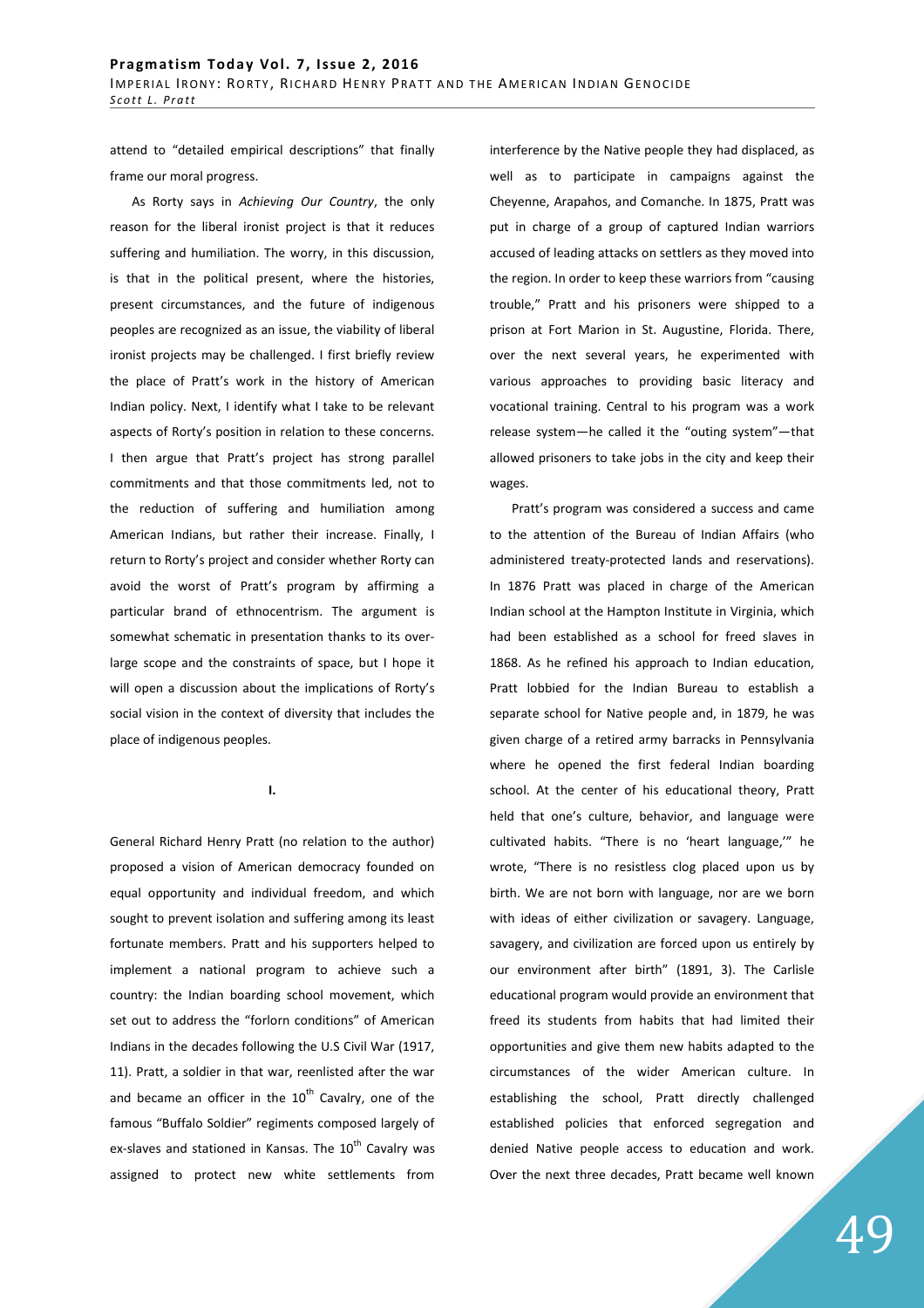for his commitment to improving the conditions of American Indians and promoting their integration into the dominant cultural and economic systems of the time.

Despite the widespread support for the boarding school movement by liberal groups like the Indian Rights Association and the Lake Mohonk Conference of Friends of the Indian, and the apparent approval of many American Indians, a wider perspective on the history of boarding schools reveals that, rather than being liberatory, they were part of a new program of genocide that emerged in the wake of the Civil War (see S. L. Pratt 2015). This outcome of the liberal Indian education program was most famously captured in an 1892 address to the National Conferences of Charities and Corrections, in which Pratt concluded, "A great General has said that the only good Indian is a dead one, and that high sanction of his has been an enormous factor in promoting Indian massacres. In a sense," he continued, "I agree with the sentiment, but only in this: that all the Indian there is in the race should be dead. Kill the Indian in him, and save the man" (1892, 46). Pratt's stark statement reflected the developing liberal agenda to end military action against Native people and establish a new approach explicitly designed to address the increasingly bad conditions faced by those who had been forced onto reservations.

In 1881, Helen Hunt Jackson helped to mobilize liberal reformers across the country to take up the cause of improving the treatment of American Indians when she published *A Century of Dishonor*. Jackson offered detailed descriptions of treaty violations, the abuse of Native people supposedly protected by the US government, forced removals from traditional lands, and massacres. This history "convicts us," she wrote, of "having outraged the principles of justice; … having laid ourselves open to the accusations of both cruelty and perfidy; [and] of making ourselves liable to all punishments which follow upon such sins" (1885, 29). "There is," she concluded, "only one way of righting this wrong. It lies in appeals to the heart and conscience of the American people" (1885, 30). At issue for the activists Jackson inspired was the conviction that Native people would continue to suffer as long as they were held back by an Indian policy that emphasized reservations over education and economic opportunity.

The result of the efforts of these activists was a fourpronged approach to the so-called "Indian problem" implemented over the next 80 years. The first was the establishment of an Indian education system modeled on Pratt's school that would train Native students in English literacy and vocational skills. By 1902, there were 25 boarding schools enrolling nearly 18,000 students (Adams, 1995, 57-8). Second, in order to foster the development of a sense of individualism that would help Native people break free of their conditions, the activists worked with the US Congress to pass the General Allotment Act (also known as the Dawes Act) in 1887. The Dawes act divided up treaty-assigned reservation land and assigned parcels to each member of the tribe for them to cultivate and profit from, freeing them from their dependence on hunting, fishing, and government handouts from the Indian Bureau. If the Indian agent agreed, they could also sell the land and move away from the reservation, using the money to make a new start on their own. The "leftover" areas of reservation land after the allotment were sold to non-native settlers.

The third element of the liberal program was to see that American Indians were made citizens of the United States. Until 1924 when Congress passed the American Indian Citizenship Act, Native people could become citizens only if the government-appointed Indian agent decided that the person was qualified for citizenship. The activists argued that this practice both reinforced tribal membership (since agents often opposed making Indians citizens) and led to abuses (when tribal members sought citizenship in order to vote or have access to the court system). The Citizenship Act, they argued, would bring Indians into the American democratic system, give them a larger loyalty, and decrease the dependence of individual Native people on their tribal affiliations. The fourth prong of the program was the eventual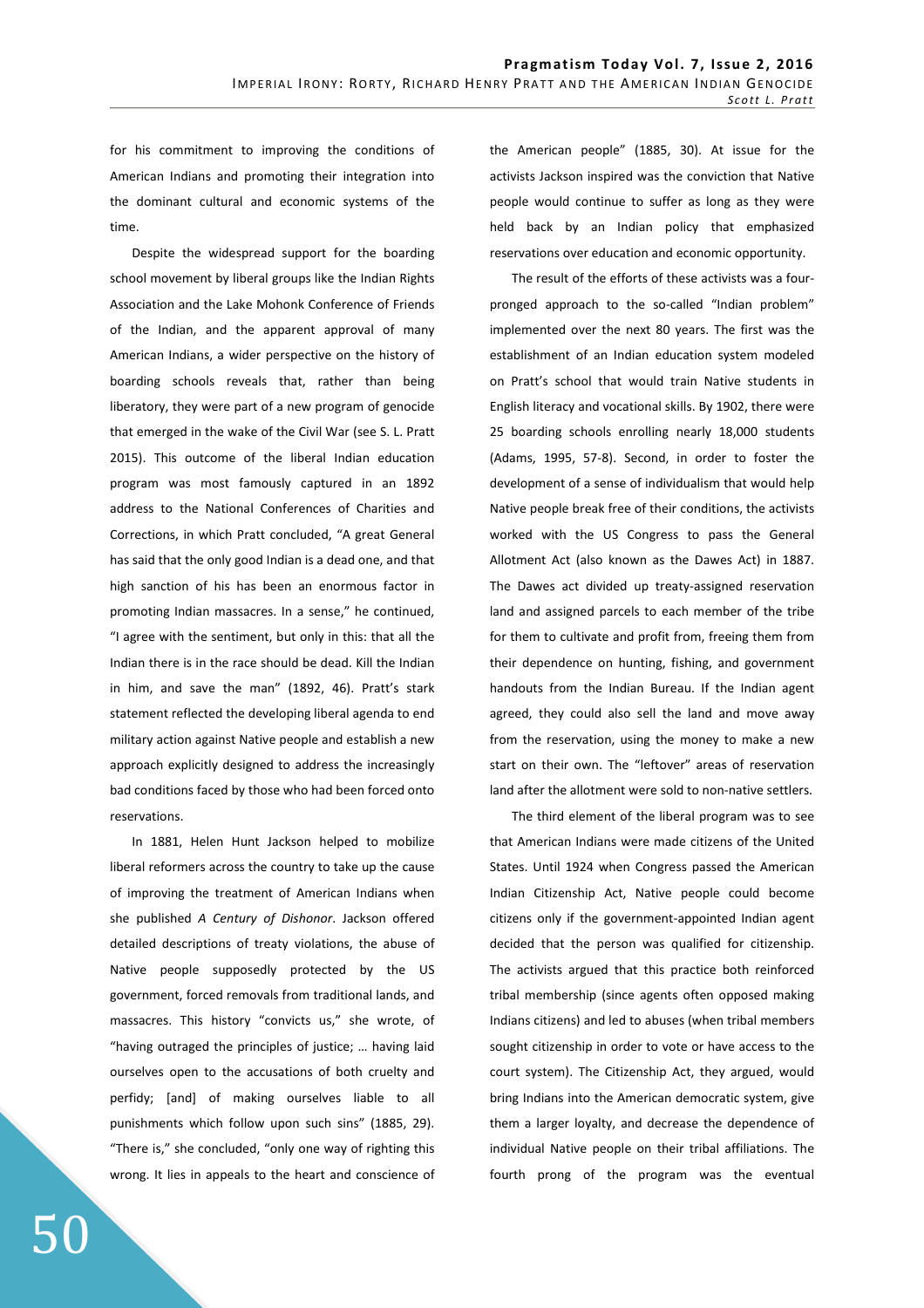elimination of tribes as recognized entities. In 1953, Congress passed the first of a series of laws designed to eliminate tribes. The acts, taken together, are known as "Termination" and led to the elimination of more than 100 tribes in the 1950s and 1960s, freeing 2.5 million acres of tribal lands from treaty protection, and the disenrollment of 12,000 people from tribal membership.

In the end, these activist efforts to *better* the conditions of American Indians constituted a new program of genocide, understood in its original sense of "tribe killing" (Wolfe 2006). Whereas the pre-Civil War strategy sought the overt extermination of Native peoples, the policies and practices of post-Civil War America, under the guise of a "humanitarian" program aimed at establishing equal rights and opportunities, nevertheless became a systematic, intentional program aimed at destroying American Indian culture. To peoples whose very lives depended on their relations to others human, non-human, collective, and placed—the program of the reformers was extermination in another form. The implications of this genocide are not often considered or well understood. Pratt's program, a central piece of this larger project, shows how it was carried out, not under the label of genocide, but as liberal reform, committed to ending suffering and promoting the development of a robust individualism in which people were free to choose some affiliations and leave others behind.

**II.** 

In *Achieving Our Country*, Rorty presents Dewey and Whitman as offering "America" and "democracy" as "shorthand for a new conception of what it is to be human—a conception which has no room for obedience to a nonhuman authority, and in which nothing save freely achieved consensus among human beings has any authority at all" (1998, 18). Rather than imagining "God as the unconditional object of desire," Dewey and Whitman wanted "the struggle for social justice to be the country's animating principle, the nation's soul" (18).

Rorty contrasts Dewey and Whitman with recent writers Leslie Marmon Silko, an American Indian novelist whose *Almanac of the Dead* (1991) conveys "the wholehearted, gut-wrenching disgust for white America," and James Baldwin, in *The Fire Next Time* (1962), an African American author who combines "a continued unwillingness to forgive [whites] with a continuing identification with the country that brought over his ancestors in chains" (12).

Silko's desperate vision provides little light and little hope. Baldwin's vision, on the contrary, leads to the hope consistent with Dewey and Whitman's vision where whites and blacks "must, like lovers, insist on, or create, the consciousness of others—do not falter in our duty now," Baldwin says, "… and achieve our country" (Baldwin, quoted in Rorty, 1998, 13). Such an attitude marks a pride in American possibility. Rorty concludes, such pride "is compatible with remembering that we expanded our boundaries by massacring the tribes which blocked our way, that we broke the word we had pledged in the Treaty of Guadalupe Hidalgo, and that we caused the death of a million Vietnamese out of sheer macho arrogance" (32). Even though imperialism only makes a cameo appearance in Rorty's discussion, its presence suggests its relevance to the choice of one vision of America or another. The project proposed in *Achieving Our Country* expresses in concrete terms the conception of a liberal nation developed earlier in *Contingency, Irony and Solidarity*.

In both works, Rorty's project is framed by three commitments: liberal ironism, a distinction between public and private, and secularism. As is well known, Rorty defines liberals as "people who think that cruelty is the worst thing we can do" so that among their "ungroundable desires" is the hope that "suffering will be diminished, that humiliation of human beings by other human beings may cease" (1989, xv). To be an ironist, he claimed, is to be one "who faces up to the contingency of his or her own most central beliefs and desires—someone sufficiently historicist and nominalist to have abandoned the idea that those central beliefs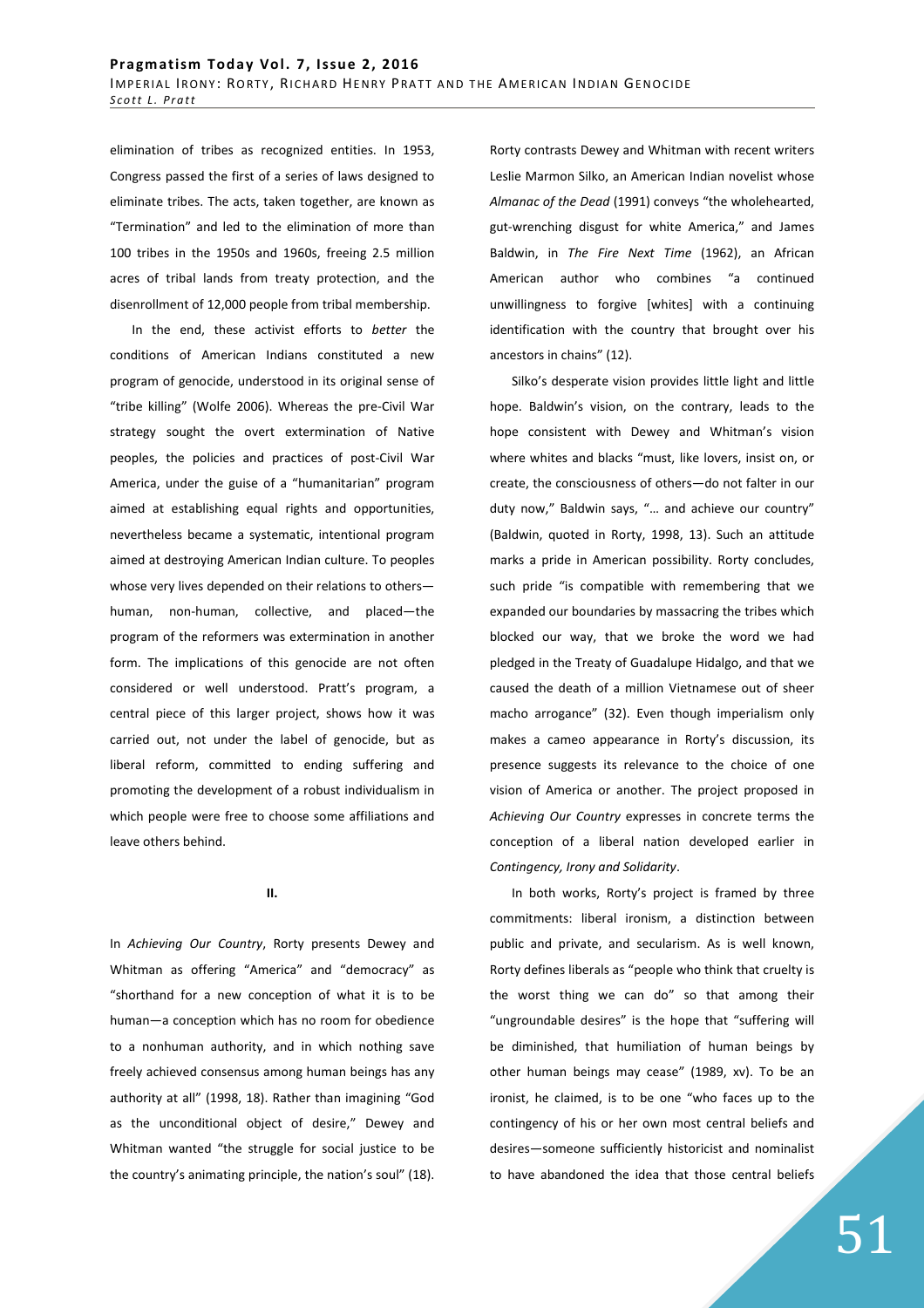and desires refer back to something beyond the reach of time and chance" (xv). A liberal ironist, then, is one who seeks to diminish cruelty but who also realizes that the ground for such conviction is not found in universal principles. From this perspective, there are "no noncircular theoretical" justifications for the "belief that cruelty is horrible," only convictions fostered by literature and art—by strong poets who can foster sensitivity and a "final vocabulary" that help frame the kind of persons we want to be and what we need to notice about others. The strength of the liberal ironist is two-fold. On one hand, a liberal ironist has an exit strategy both from debates about first principles that can bring reform to a halt and from efforts to persuade disbelievers by using reasoned argument to show that their first principles are mistaken or dangerous. On the other hand, the liberal ironist can begin by recognizing the pain and suffering of others and can take action without being troubled by arguments over whether the sufferer merits our attention.

But liberal irony does not stand alone; it rather sets the stage for social reform that will be taken up in a context that includes both the interests of individuals and the need to coordinate collective action. Since these interests are often at odds, Rorty proposes that balance can be found by recognizing a firm distinction between private projects of self-creation and public projects committed to shared purposes. The dominant view, Rorty observes, is one where the two kinds of projects must be justified in terms of the universal principles of truth, right, and good. Yet, self-creation—as Emerson argued—is not a shared project; it is the work of an individual achieving her or his own meaning and purpose, albeit with the aid of others. Public projects, on the other hand, are predicated on submitting individual interests to the shared interests of the community. Expecting that one set of universal truths will adequately frame both kinds of projects is a crucial mistake. "I want to replace this with a story of increasing willingness to live with plurality and to stop asking for universal validity," he wrote. Instead, common purposes should be the product of free agreement where the common purposes "are seen against the background of an increasing sense of the radical diversity of private purposes, of the radically poetic character of individual lives, and of the merely poetic foundations of the 'weconsciousness' which lies behind our social institutions" (1989, 67-8). The public/private split provides a means of assuring a pluralism of selves and projects of selfcreation, even as it assures the possibility of common agreement.

While it may appear that the split "will not work," "that no one can divide herself up into a private selfcreator and a public liberal" (1989, 85), Rorty argues that the split marks distinct projects that need not, in fact cannot, be resolved into a single one. The effort to engage in private self-creation and public efforts to reduce suffering, are approached through a process of description that uses what Rorty calls our "final vocabularies" composed of "the words in which we tell, sometimes prospectively and sometimes retrospectively, the story of our lives" (1989, 73). Such vocabularies can be used for different purposes, some private and some public. "For my private purposes," he says, "I may redescribe you and everybody else in terms which have nothing to do with my attitude toward your actual or possible suffering. My private purposes, and the part of my final vocabulary which is not relevant to my public actions, are none of your business" (1989, 91). As a liberal, however, "the part of my final vocabulary which is relevant to such actions requires me to become aware of all the various ways in which other human beings whom I might act upon can be humiliated" (1989, 92). The tension between private and public vocabularies does not mean that the distinction must be resolved in favor of one or the other. "On my account of ironist culture, such opposites can be combined in a life but not synthesized in a theory" (1989, 120). Practically, he concludes, "our responsibilities to others constitute *only* the public side of our lives, a side which competes with our private affections and our private attempts at selfcreation, and which has no *automatic* priority over such

52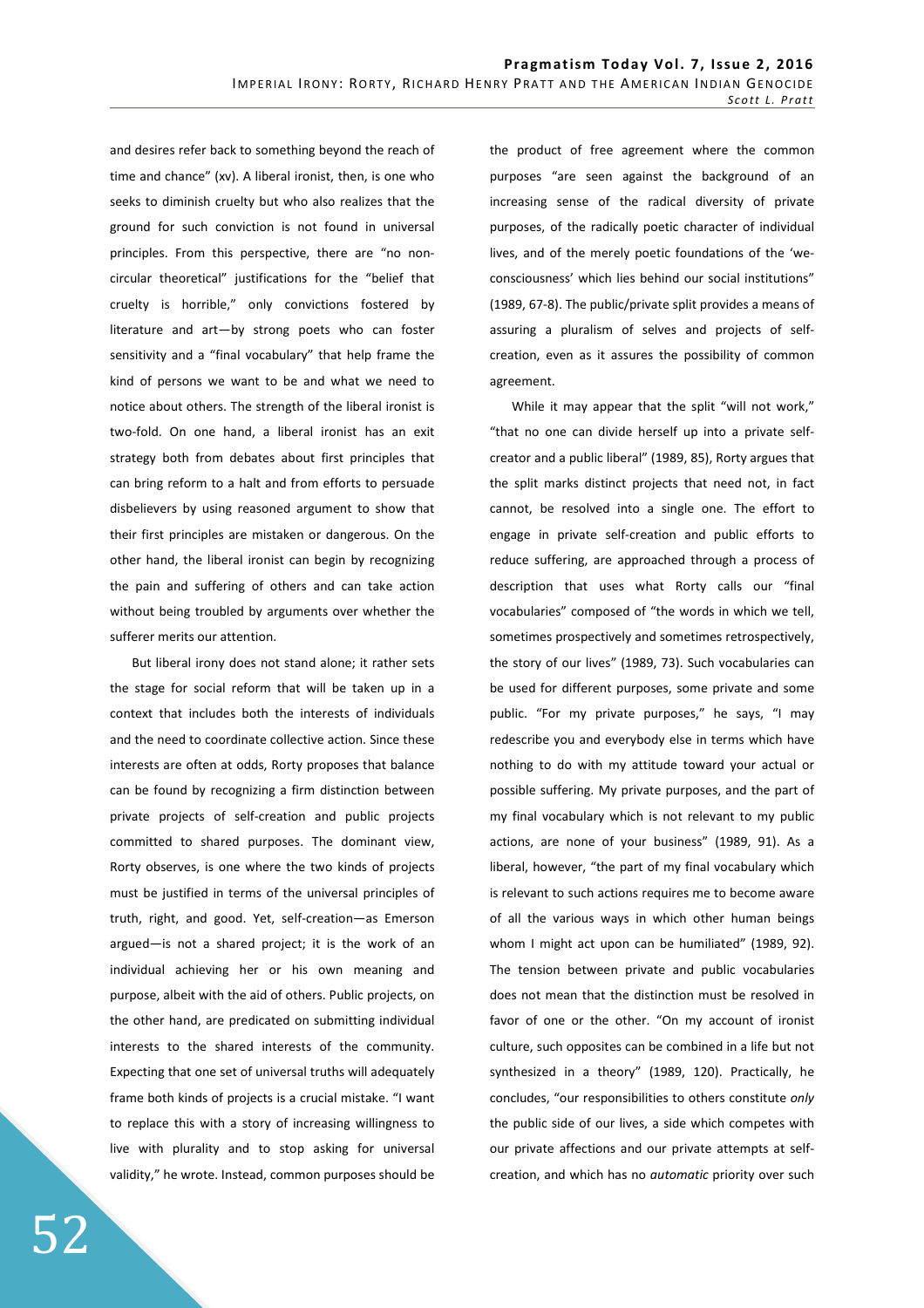private motives" (1989, 194). A pluralism of individuals is maintained even as collective concerns and action remain a real possibility.

The third key commitment, secularism, in Rorty's vision was motivated, at least in part, as a means of escaping the limitations of a theologically constrained public. Rorty aims to replace what he sees as dogmatic commitment to inherited beliefs with an ironist perspective that acknowledges the contingency of such belief. The resulting commitment to secularism provides a kind of postmetaphysical stance that avoids universalism and anything but skeptical affirmation of what is "real." Writing about "German idealists, French revolutionaries, and romantic poets," he declares that "they no longer spoke of themselves as responsible to non-human powers" and so marked the beginning of a "new kind of human beings" (1989, 7). By rejecting theology and its attendant language of powers and interests beyond human experience, Rorty is able to refigure the relation of human beings to the world and transform the received notion of truth as a representation of something outside language to the recognition that truths are only within language and so are not available to serve as a standard for choosing one language or another.

The attitude of liberal irony prepares one to recognize the distinction between public and private, which, in turn, marks both the linguistic turn and the post-metaphysical stance rejecting the recognition of non-human others. The former recognizes private and public final vocabularies with which to frame our projects and describe our lives and circumstances. The latter marks the idea that "we no longer worship anything, … we treat nothing as a quasi divinity, … we treat everything…as a product of time and chance" (22). With the spread of the liberal ironic attitude, individuals and the collective nation will find ways to achieve an ongoing balance between private self creation and public efforts to reduce suffering. Through this vision, the liberal ironist may achieve an American nation that echoes Whitman's "By Blue Ontario's Shore," where

All is eligible to all, All is for individuals—All is for you, No condition is prohibited—not God's, or any. … Produce great persons, the rest follows.

All that can be said in defense of this vision, Rorty concludes in *Achieving Our Country*, "is that it would produce less unnecessary suffering than any other, and that it is the best means to a certain end: the creation of greater diversity of individuals—larger, fuller, more imaginative and daring individuals" (1998, 30).

**III.** 

At the 1917 Lake Mohonk Conference of the Friends of the Indian, Pratt offered "the remedy" to the problem of American Indian suffering. His answer anticipates the liberal vision offered some 70 years later by Rorty. What is the remedy? Pratt asked. "Simply that all Indians have the same individual chances for development into useful citizenship, in the same citizenship environment that every … other inhabitant of the United States receives and all segregating and bureaucratizing be abandoned" (1916, 12). "Citizenship," for Pratt, like citizenship in Rorty's America, marked the dual commitments of a private individual to self-creation and a public citizen committed to collective national efforts. For Pratt, this vision stood in opposition to the segregation demanded by the established Indian policy and the tribalism demanded by American Indian nations. Addressing a similar tension, Rorty writes, "To take pride in being black or gay is an entirely reasonable response to the sadistic humiliation to which one has been subjected. But insofar as this pride prevents someone from also taking pride in being an American citizen, from thinking of his or her country as capable of reform, or from being able to join with straights or whites in reformist initiatives, it is a political disaster" (1998, 100). Pratt put the point more starkly: "Carlisle has always planted treason to the tribe and loyalty to the nation at large. It has preached against colonizing Indians, and in favor of individualizing them. It has demanded the same multiplicity of chances which all others in the country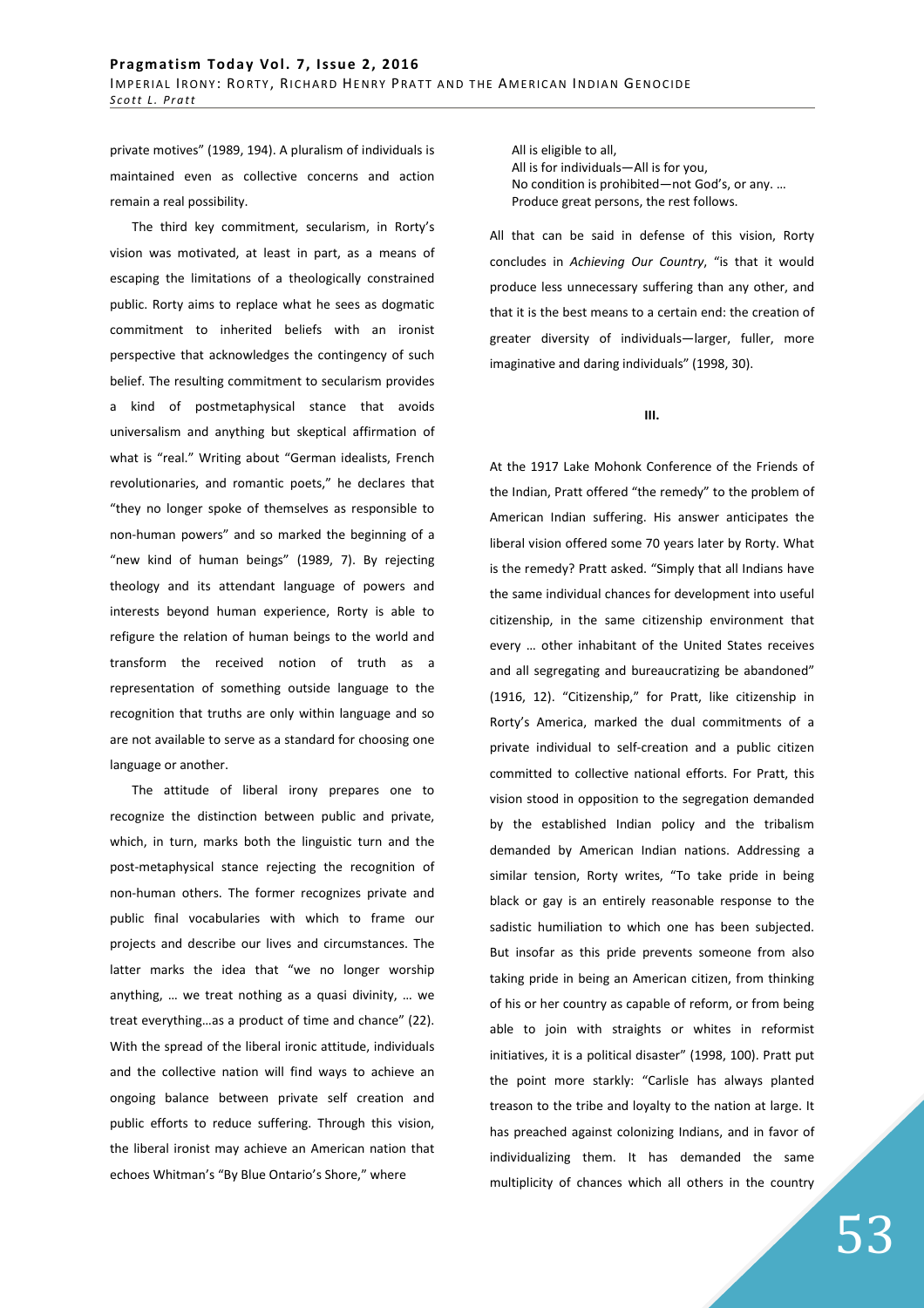enjoy" (1892, 57). He continues: "[T]he Indian is no different from the white or the colored, that he has the inalienable right to liberty and opportunity that the white and negro have. Carlisle does not dictate to him what line of life he should fill, [just] so it is an honest one" (1892, 57).

Given his commitment to citizenship and collective action to improve the lot of American Indians, one might grant that Pratt was a liberal in the proper sense, and still argue that he was not an ironist. Even as US Indian policies began to reduce investment in boarding schools and establish more on-reservation day schools, Pratt remained committed to his approach, lobbying civic groups, churches, and the government long after he was asked to resign from his leadership of Carlisle in 1908. Could an ironist, committed to the contingency of his central beliefs, hold so tightly to his convictions? In fact, apart from his appeals to the evils faced by American Indians and his appeals to the benefits of their becoming part of wider American society in order to address the problems of poverty, hunger and illiteracy, Pratt rarely if ever claimed a commitment to some universal moral law.

It is useful to recognize two operative sorts of irony in Rorty's work. One is a kind of pervasive skepticism toward systematic solutions to problems and efforts to justify them in a principled way. The other is a more or less formal dismissal of foundations. The two are related in that the skeptical attitude that sets aside efforts to justify claims implies a rejection of the idea that claims have foundations that can play a role in their justification. In Rorty, skepticism and the formal rejection of foundations lead to a kind of overt attitude that dismisses some conversations and interests out of hand ("ironically"). Pratt, in contrast, was an earnest character, prone to seeking systematic answers and offering limited justifications for his plans. Although he rejected the received conceptions of Indian abilities and the general program of isolating Native peoples on reservations until they vanished, he does not seem to present his rejection as a matter of skepticism. At the same time, Pratt, unlike many of his contemporaries, rejected the need for foundations when simple recognition of Indian suffering was sufficient to mark both the reason for action and the measure of its success. So while not an ironist in the way he talked about his work, Pratt was an ironist in the way he carried it out.

For example, while he acknowledged the presence of churches in the system of Indian education and reservation management (the Indian Bureau assigned different regions of Indian country to different Christian denominations to establish reservation schools), he rejected the use of "creeds" as a means of fostering the development of individual Native people. "Church leaders," he said, "have largely led the Government, and are really, as I believe, much more at fault for the present condition of things then the Government is" because their system "compels" the interests of citizenship—that is, the interests of individualization— "to bow to creeds." (1891, 4). Rejecting the established system as a whole, Pratt concluded: "The dissipation, idleness, disease and crime which has reduced [Native peoples], … are all the direct result of our grossly injudicious system and mistaken liberality" (1909, 9). It was a system, he said, that ought to be judged by "the forlorn conditions it has engendered almost everywhere" (1917, 11).

Pratt's was a practical commitment, much like Rorty's, to addressing ongoing social problems. His educational vision was not one that sought conformity, but rather sought to empower Native students to develop their own purposes, to create their own individual sense of self and direction. This involved not dictating a "line of life" while breaking the hold of Native communities on their individual members. By leaving both the tribe and the church behind, Pratt concluded, Indians—especially Indian youth—would finally have a chance to be free: private ironists who sought their own projects of self-creation and public liberals working to help those who suffer.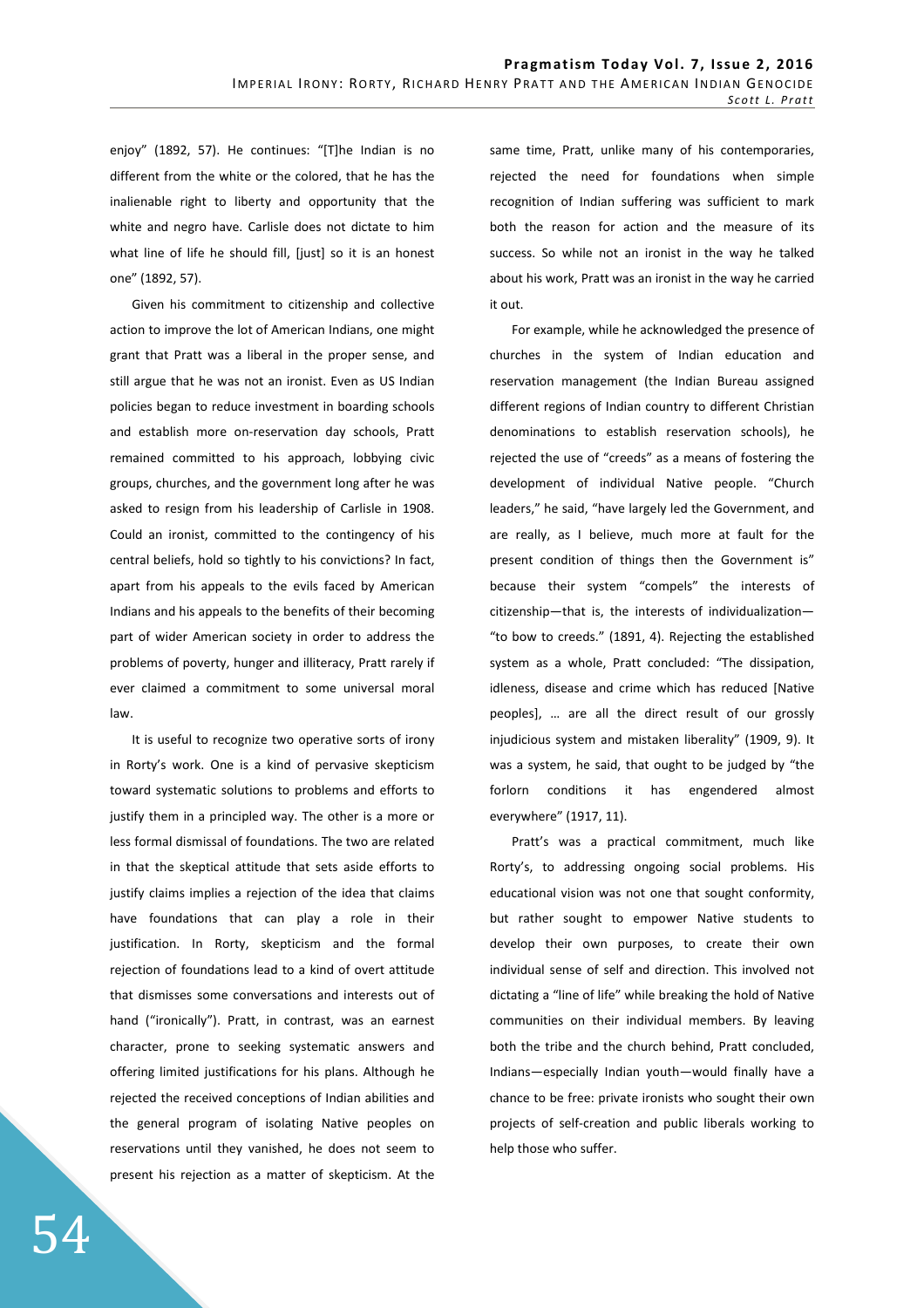The public/private split was central to the educational project at Carlisle and was perhaps best illustrated in the "outing" program. As David Adams observes, Pratt realized that the routines of the boarding school were an obstacle for realizing the goal of fostering individuals. Pratt wrote, "The order and system so necessary in an institution retards rather than develops habits of self-reliance and forethought; individuality is lost. They grow into mechanical routine" (quoted in Adams, p. 157). The outing system placed students, usually in the summer, in the nearby homes of non-native Pennsylvanians. The students would work as farmers or clerks, or help with household chores, receive modest wages and learn to be independent of both the school routine and the constraints of tribal culture. Private experience and interests were thereby fostered in tension with the public concerns of boarding school life and its project of addressing the conditions faced by Native people. Exposure to the lives of Americans already engaged in projects of self-creation provided students with models and opportunities to develop projects of their own. Rather than framing their interests in terms of tribal needs on one hand and the explicit directions of teachers on the other, Pratt was convinced that the outing program could help American Indians become true Americans, to become great individuals. His lectures were filled with the names and stories of Carlisle alumni who, in his view, successfully made the transition from tribal people to individuals. Stripped of Indian culture and its quasi-divinities, Native people would be at last free to achieve the best that American democracy could offer.

## **IV.**

Despite Pratt's "best possible motives," his project is now universally regarded as a central pillar of the post-Civil War program of genocide carried out against American Indians. Despite its commitment to liberalism—or because of it—Pratt's project aimed to eliminate American Indian culture and, with it, American Indian individuals. While some may resist calling the program genocidal, from the perspective of many American Indian commentators, there is little question that the term is correctly applied. The question here is not whether the boarding school program had such effects, however, but whether, as a liberal ironist project, it diminished or failed to diminish suffering and humiliation of the people it engaged. Setting aside the larger question of the role of violation of treaty rights, the politics of the Indian Bureau, and the economics of land acquisition, can it be claimed that the elements of the program framed by Pratt as a liberal ironist contributed to the perpetuation and increase of the suffering of American Indians? I think that it did in at least two ways.

In 1933, Luther Standing Bear, who was a member of the first class of students to attend Carlisle, published his memoir, *Land of the Spotted Eagle*. Standing Bear was trained as a tinsmith and returned to the Pine Ridge Reservation where, unable to find work, he became a teacher and a farmer and eventually a member of the tribal council. After conflicts with representatives of the Indian Bureau, he left Pine Ridge to be an actor in Buffalo Bill's Wild West Show and later an actor in early Hollywood westerns. Late in life he became a writer, publishing four books, including two children's books and an ethnography about the Lakota. In his memoir, he described the Carlisle experience. The process began, he said, "with the clothes." "The task before us was not only that of accepting new ideas and adopting new manners, but actual physical changes and discomfort [that had] to be borne uncomplainingly until the body adjusted itself to new tastes and habits" (232). Long hair was cut, diet was dramatically changed and each student was given a new name: not a translation of their given name, but a name chosen from a list of acceptable European names, like 'Luther.' The results of the transformation were often fatal. "The change in clothing, housing, food, and confinement combined with lonesomeness was too much," Standing Bear wrote, "and in three years nearly one half of the children from the Plains were dead and through with all earthly schools" (234).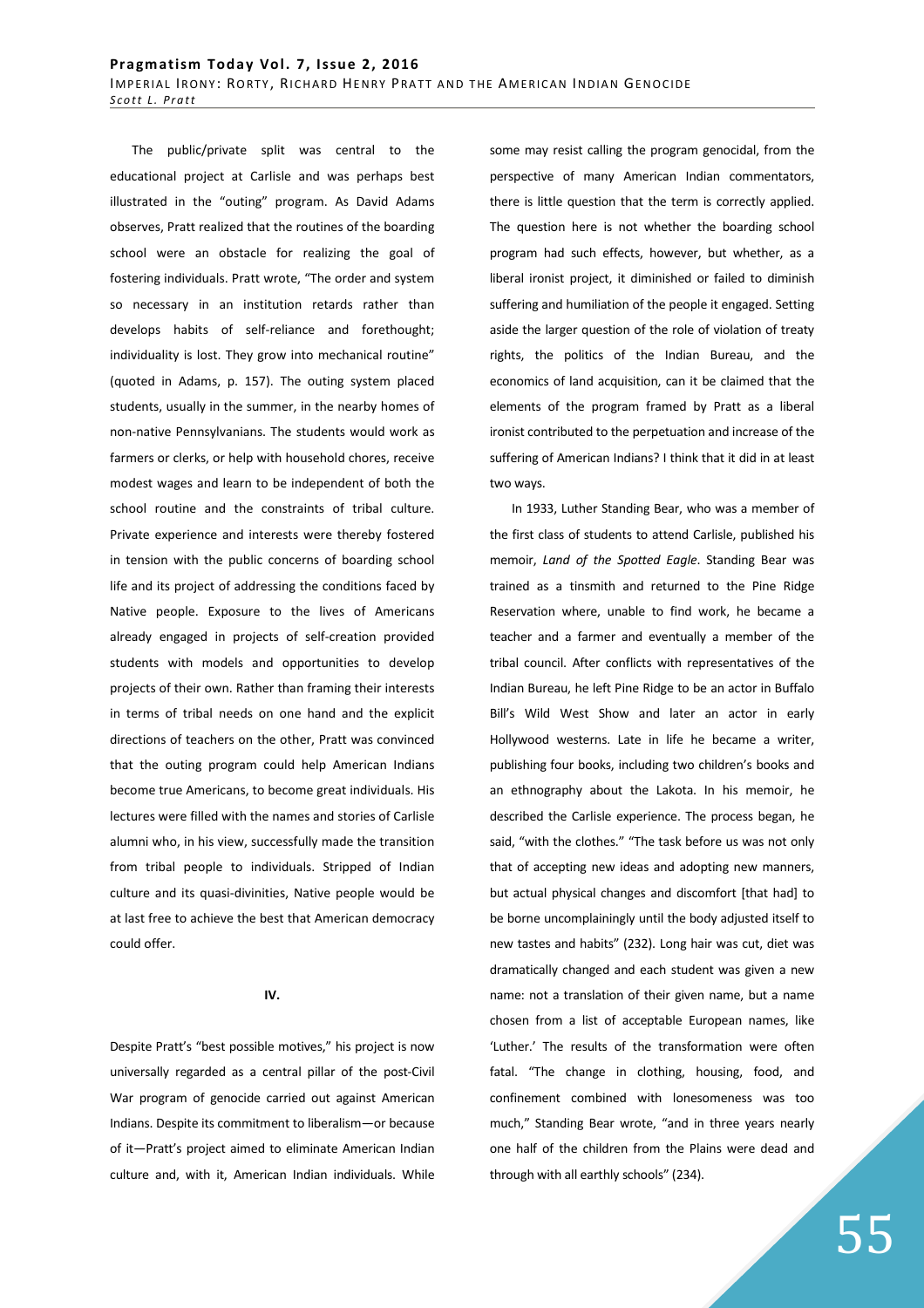Ultimately, subjecting students to such treatment can only be seen as cruel and clearly not an element Pratt should have embraced as a liberal ironist. Yet one element would, it seems, necessarily remain: the central demand for the construction of a new vocabulary in terms of which the Native children could tell a new story both of themselves as part of their efforts at selfcreation and of their people as part of their public interest in addressing the suffering at home. If such a vocabulary was not already present to reframe the children's lives in democratic terms—and Pratt would have argued that it was not—acquiring such a vocabulary required a new language. "At Carlisle," Standing Bear wrote, "we had been ordered never to speak our own language and I now remembered how hard it had been for us to forego the consolation of speech" (242). Here the suffering of the Native children took on a particular character. Caught between languages, not only did the children suffer, their suffering was inexpressible. Only later was Standing Bear able to remember the character of his suffering, now framed as part of the process of becoming an individual, learning to self-create. In retrospect, in the language of mainstream America, Standing Bear could remember "how lonely we used to get and how we longed for the loved ones at home, and the taking away of speech at that time only added to our depression" (242). Even as Pratt's project found its success in transforming Standing Bear from a Lakota boy to an individual whose life was a model of self-creation, it also failed by creating a kind of suffering that could not be expressed.

Furthermore, Pratt's insistent secularism—its rejection of theological claims both Christian and indigenous—also calls the liberal ironist project into question. The educational goals of Carlisle set out to transform the lives of Native people by reconstructing their relationship to their tribal traditions and the dominant society. It was a humanist project that was not burdened by commitments to what Rorty calls a nonhuman, "personlike" world. "For as long as we think that 'the world' names something we ought to *respect* as well as cope with something *personlike* in that it has a preferred description of itself," Rorty said, "we shall insist that any philosophical account of truth save the 'intuition' that the 'truth is out there'" (emphasis added, 1989 21). Non-human persons, for Rorty, stood squarely in the way of the liberal ironist project because their recognition also required the recognition of foundations. Yet it was this narrowing of the human scope of concern by setting aside non-human persons that, for Standing Bear, directly contributed to the failure of the dominant culture's own projects of building a nation. "The white man does not understand the Indian for the reason that he does not understand America. The roots of his tree of life have not yet grasped rock and soil" (248). Rather than separating humans from the other agents present in America, successful public projects demanded surrender to or at least cooperation with a wide range of non-human powers on whom future life depended. "The man from Europe is still a foreigner and an alien," he said. "[I]n the Indian the spirit of the land is still vested … Men must be born and reborn to belong. Their bodies must be formed of the dust of their forefather's bones" (248). By undermining the Native connection to land and non-human others, Pratt's program undercut the ability of Native people to be at home in their places and to carry out public projects of social change. As Standing Bear makes clear, white efforts to create a sustainable national identity were bound to fail. In adopting a public vocabulary that redescribes America as a world of fungible lands, endless resources available for human use, and consequently, a land of endless human selfcreation, the underlying loss becomes inexpressible. Like the suffering of boarding school students who lacked the consolation of speech, the suffering land lost its voice as well.

56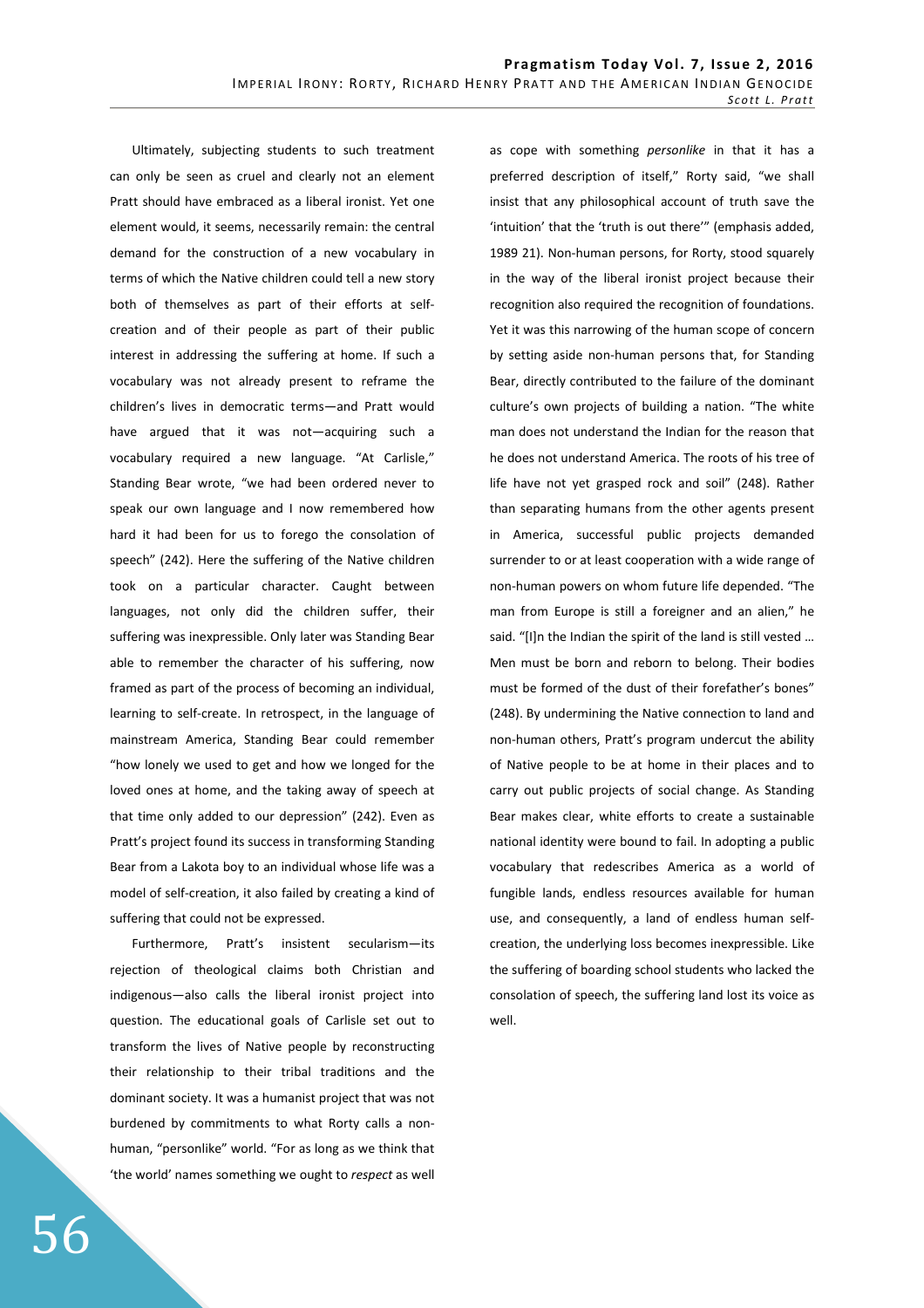**V.** 

Yet it is possible that, while Pratt's liberal ironist project failed, Rorty's vision may not. Writing in his 1985 response to Clifford Geertz's address, "The Uses of Diversity," Rorty argues "our bourgeois liberal culture … is a culture which prides itself on constantly adding more windows [to other cultures], constantly enlarging its sympathies" (204). For Rorty, its "sense of its own moral worth is founded on its tolerance for diversity" (204). The presence of diversity is in part a product of the effort of anthropologists like Geertz who, as sympathetic interpreters, make diversity apparent. In the  $19^{th}$ century, Rorty explains, Americans thought that "[t]he Indians, whether drunk or sober, were non-persons, without human dignity, means to our grandparents' ends" (206). Anthropology "made it hard for us to continue thinking of them this way and thereby made them into part of contemporary America." To be "part of society," he continues, is "to be taken as a possible conversational partner by those who shape society's self image" (206). Encouraged by intellectuals like Geertz, the "media … have been making such partners of the Indians."

The result of the efforts of anthropologists and others is to foster a kind of ethnocentrism that affirms differences and benefits from them. "We have to start from where we are," he concludes in *Contingency, Irony, and Solidarity*. The resulting ethnocentrism is not pernicious but beneficial: "it is the ethnocentrism of a 'we' ('we liberals') which is dedicated to enlarging itself, to creating an ever larger and more variegated *ethnos*" (198). But what fosters such enlargement is unclear, and what place impoverished reservation communities occupy remains problematic. Rorty describes his ethnocentrism as like a "Kuwaiti Bazaar," "surrounded by lots and lots of exclusive clubs" (209). But in the reality of a colonized land, such a model either violates the commitments of the liberal or the commitments of the ironist. The commitments of the liberal are violated because the suffering of colonized people is apparent

and it is caused by the flourishing of the dominant liberal society. If it is the liberal's passion to diminish such suffering, "tolerating" such suffering as a private club is to forego this passion.

Such ethnocentrism also violates the commitments of the ironist because if colonized people are seen as "part of us," then their suffering is a present concern, here in "our club," and must be addressed by fostering projects of self-creation at the expense of whatever the traditions of the colonized people may have to offer or lose in the process. Pratt opted for the latter option by seeing Native people as part of the American "we." Rorty's ethnocentric strategy models the former option and points not to Pratt's project but to the project of Pratt's successor, Francis Leupp, who reformed Indian education in order to foster a pluralist toleration of difference. The result, however, was not an end to suffering but, have argued elsewhere, a new version of the project of genocide (Pratt 2015), that is, a new version of the project Raphael Lemkin defined as "*acts committed with intent to destroy, in whole or in part, a national, ethnical, racial or religious group, as such*."

The comparison of the commitments shared by Pratt and Rorty suggests that the political projects of liberal ironists call for further consideration when taken up in the context of the  $21<sup>st</sup>$  century world, where the history of colonization and genocide is clearly recognized. When the "detailed empirical description" of American imperialism is taken seriously, liberals must reconsider their commitments in that light. Rorty's social hope—as Richard Henry Pratt's before him—may inspire a new politics in Europe and America, but to do so now, by its own lights, requires that it engage its relation to a history of genocide, and seek conversation with those who are committed to decolonization.